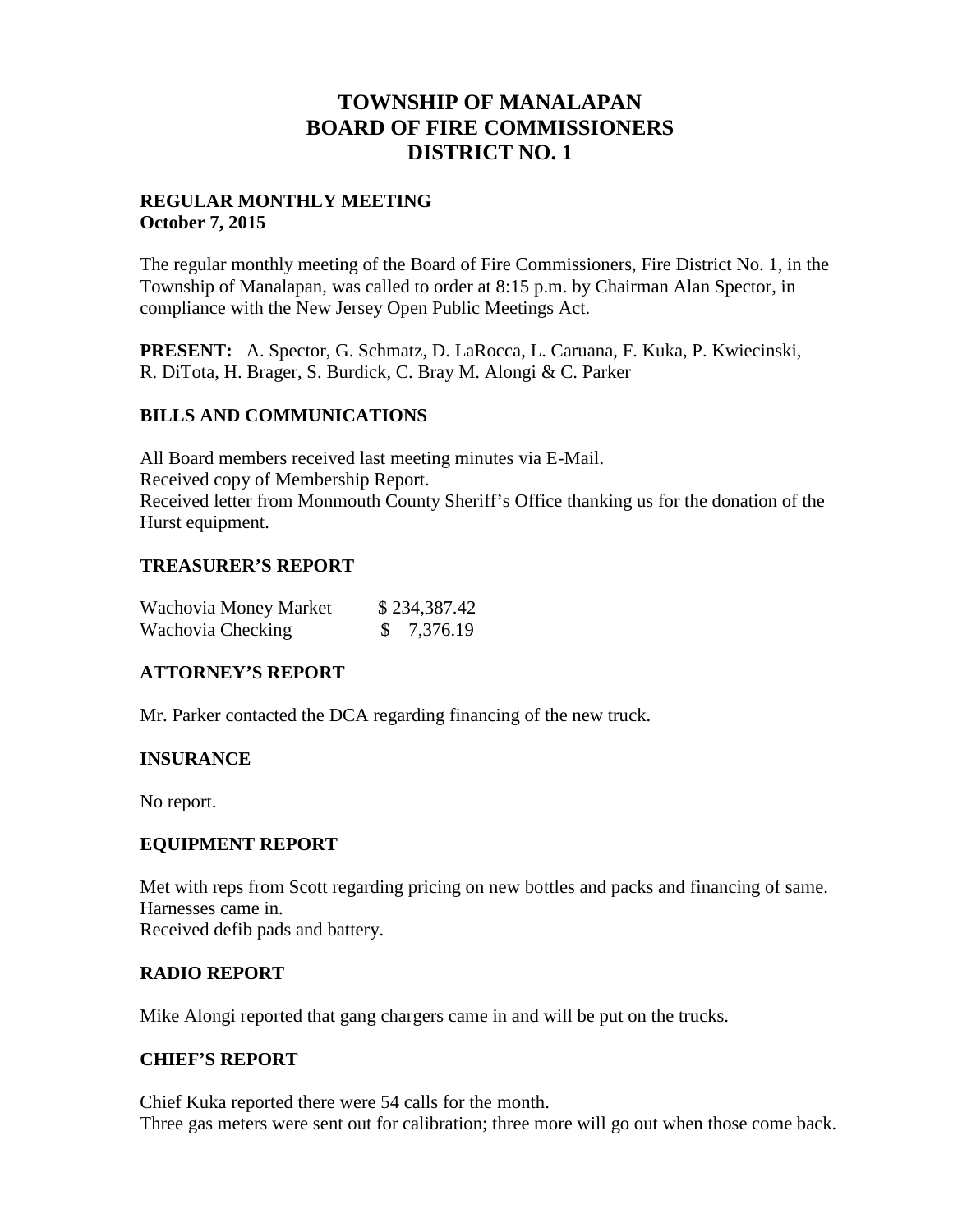#### **TRUCK REPORT**

26-1-80- electrical short was repaired. 26-1-81 – had a new clutch put in.

#### **ASSOCIATION REPORT**

No report.

#### **TRUSTEES' REPORT**

No report.

#### **OLD BUSINESS**

See attached.

#### **NEW BUSINESS**

Commissioner Schmatz made a motion to pay all vouchers; this was seconded by Commissioner LaRocca. All voted aye.

Commissioner Schmatz made a motion to memorialize the Resolution made at the September 16 meeting to donate to the Monmouth County Sheriff's Office a Hurst combo spreader, cutter and electric power unit; this Resolution was seconded by Commissioner Spector. All voted aye.

Commissioner Schmatz made a motion to memorialize the Resolution made at the September 16 meeting to donate to the Township of Manalapan a 1988 Dodge pickup; this Resolution was seconded by Commissioner Caruana. All voted aye.

Commissioner Schmatz made a motion to memorialize the Resolution made at the September 16 meeting to donate to the Monmouth County Fire Academy a 1987 Pierce pumper fire truck; this Resolution was seconded by Commissioner LaRocca. All voted aye.

Commissioner Schmatz made a Resolution to join the HGAC Coop; this Resolution was seconded by Commissioner Spector. All voted aye. Commissioner Spector signed the paperwork and Mr. Parker will send out.

Commissioner Schmatz made a motion not to exceed \$500 to purchase first aid supplies; this motion was seconded by Commissioner Spector. All voted aye.

Commissioner Schmatz made a motion not to exceed \$400 to purchase sterile gloves; this motion was seconded by Commissioner LaRocca. All voted aye.

Commissioner Schmatz made a motion not to exceed \$6,000 to purchase 2 cabinets for the Tahoes; this motion was seconded by Commissioner LaRocca. All voted aye.

Meeting opened to the public at 9:15 P.M.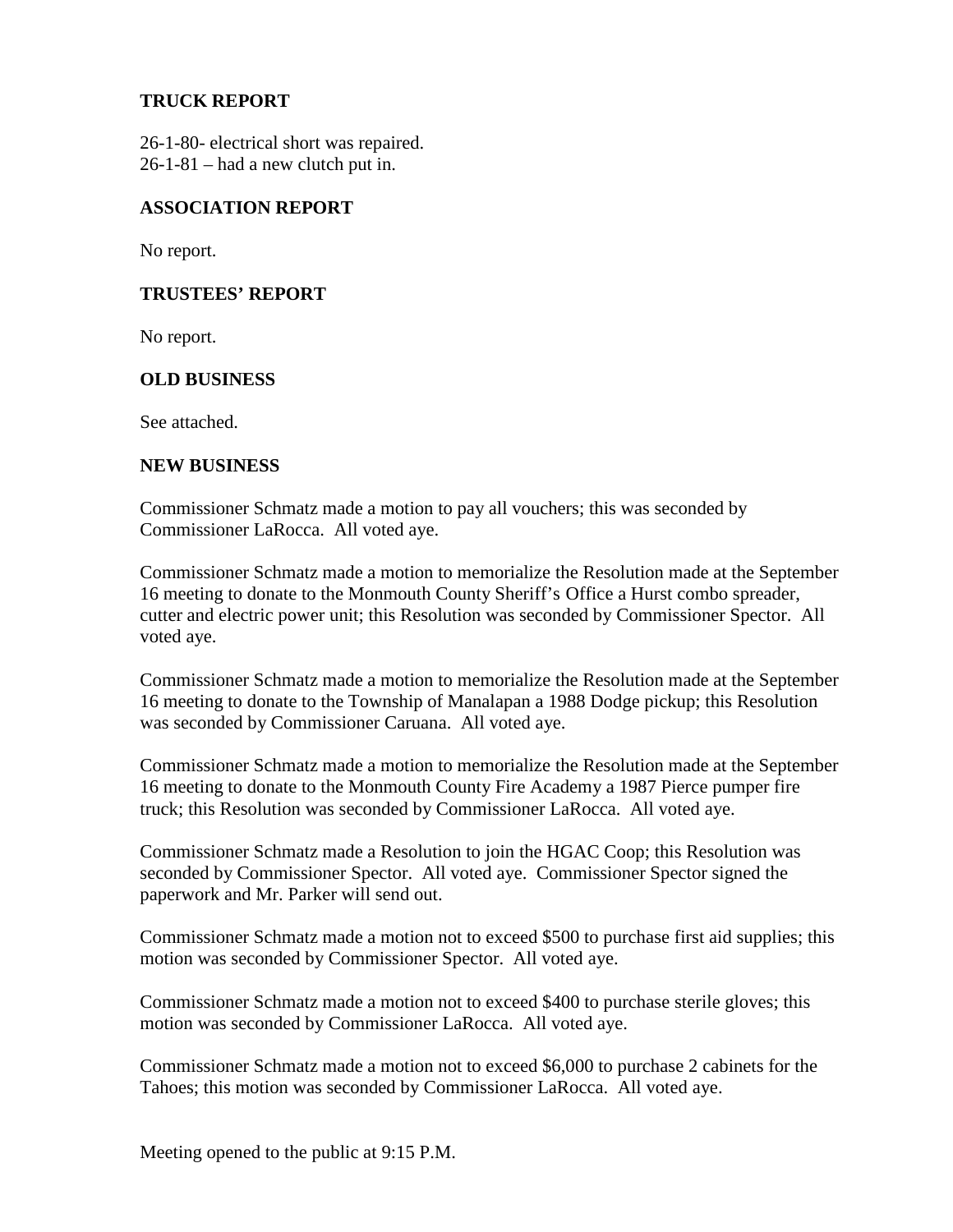A motion was made by Commissioner Spector to adjourn; it was seconded by Commissioner Schmatz and all voted aye.

Meeting adjourned at 9:17 P.M.

Respectfully submitted, George Schmatz, Treasurer